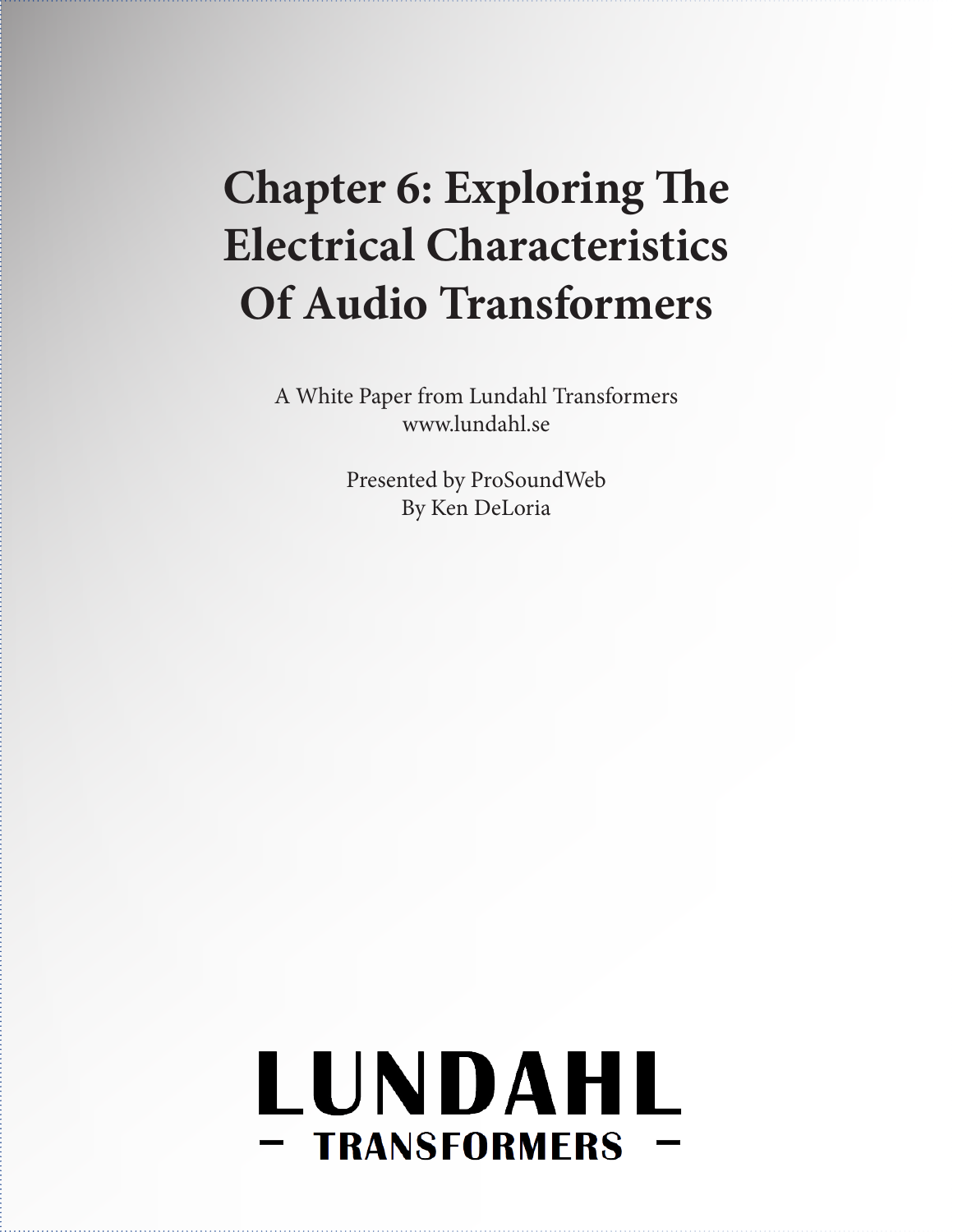In the previous chapters of this series, we've discussed various transformer-related applications with an emphasis on *why* audio transformers are unique among electrical components in their ability to provide 100 percent galvanic isolation. In this chapter we're going to explore the basic electrical characteristics of audio transformers to better understand the differences among various types, and why one transformer is better for a given application than another.

There are four important properties to consider. These are:

- Primary impedance / Primary inductance  $L_p$
- Copper wire resistance in windings **R**
- Leakage inductance **L**<sub>1</sub>
- Internal capacitance  $C_T$

A transformer is a passive device. Thus, its behavior in any given application is dependent upon the source and load that are connected to it. All transformers have a primary impedance value which is largely a function of the inductance of the windings, determined by the transformer's design. The primary input impedance can be low or high, but in audio applications it should be significantly larger than the impedance of the load (as seen through the transformer) in the required frequency range.

In the schematics below, primary impedance is labeled **Lp**, where the **L** represents inductance and the **p** represents primary. Therefore, **Lp** simply means "primary inductance."

Next, there is always internal resistance from the transformer's copper windings. This is labeled **R**.

Third, all transformers exhibit internal leakage inductance, labeled  $\text{L}_\text{L}$ .

Finally, transformers also exhibit internal capacitance, which is labeled C<sub>T</sub>.



The schematic in **Figure 1** (above) illustrates a simplified electrical equivalency circuit of these properties, each represented by familiar discreet components that together make up the characteristics of a transformer's electrical behavior. For those unfamiliar with equivalency circuits these are not external components that should be *used* with the transformer, but rather, they serve to show what's taking place *inside* the transformer by breaking down the fundamentals into separate "equivalent circuits."

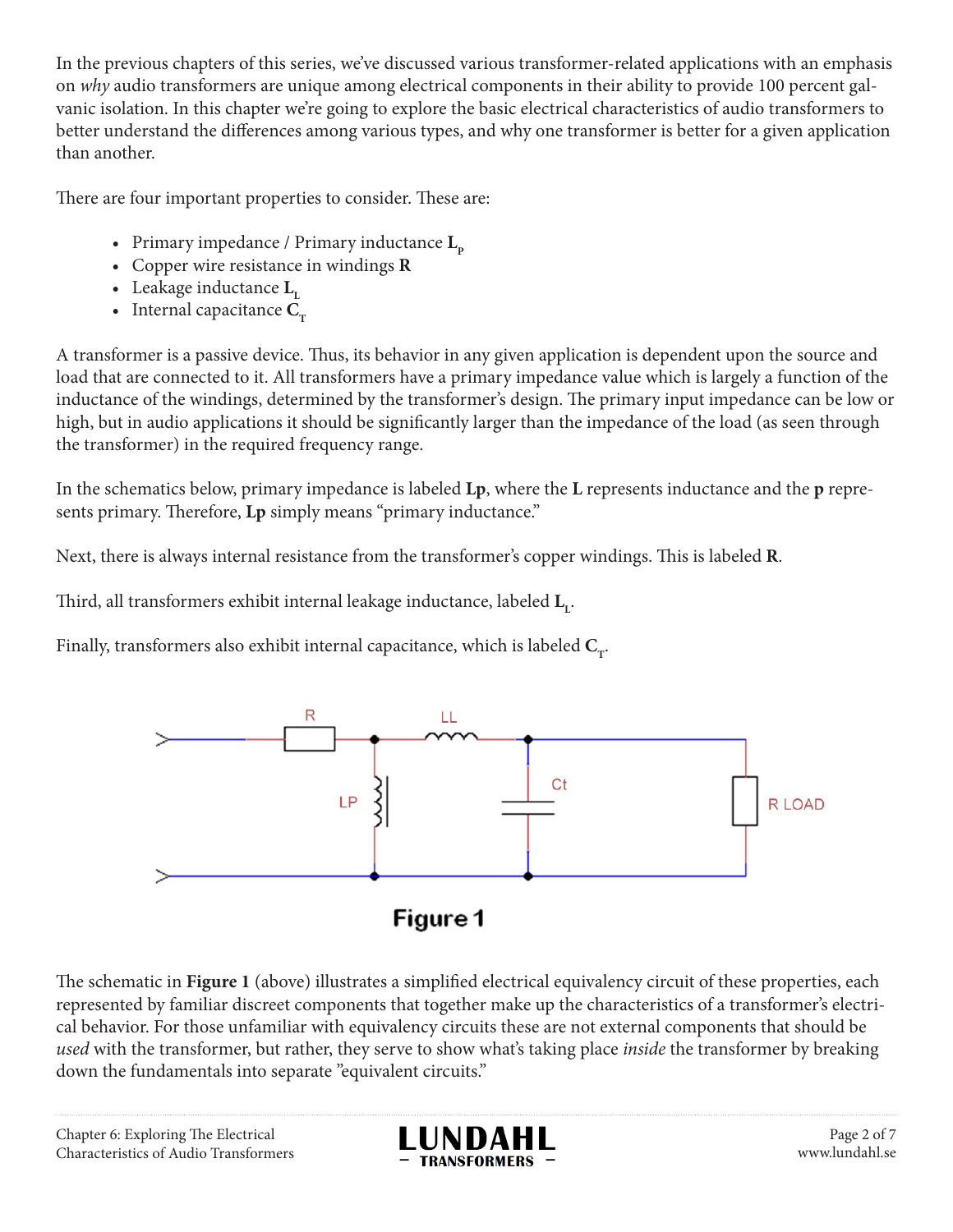In addition, the properties depicted in the equivalency circuits are actually distributed within the transformer itself, but for discussion purposes they can be represented as discrete components. As you can see, the primary inductance and the internal capacitance are in parallel with the load, whereas the copper resistance and the leakage inductance are in series with the load.

In many applications the above equivalent circuit can be simplified additionally. If the load impedance is high, the leakage inductance can be ignored, as illustrated in **Figure 2** (below).



The model in  $Figure 3$  (below) illustrates the opposite of Figure 2. When  $\mathbf{R}_{_{\rm L}},$  the load impedance is low, the influence of the internal capacitance is minimal, and can thus essentially be ignored.



Figure 3

#### All Transformers Are Not Created Equal

An optimal transformer design must take into account the specific application, as well as any anticipated variations of the 'normal' practices that the transformer design is intended for. While it's certainly useful to test and characterize a given transformer by measuring its frequency and phase response on the test bench with a fixed input and output impedance, the measured results will provide only a piece of the complete picture. Performance will alter as the source and load impedances change; this is a basic fact of physics.

In many applications it may not be possible to always know in advance what the input and output impedances will actually be, a normal condition that rental companies face every day. Moreover, source or load impedances (usually load) might change on- the-fly as additional devices are paralleled together during a system configura-

Chapter 6: Exploring The Electrical Characteristics of Audio Transformers



Page 3 of 7 www.lundahl.se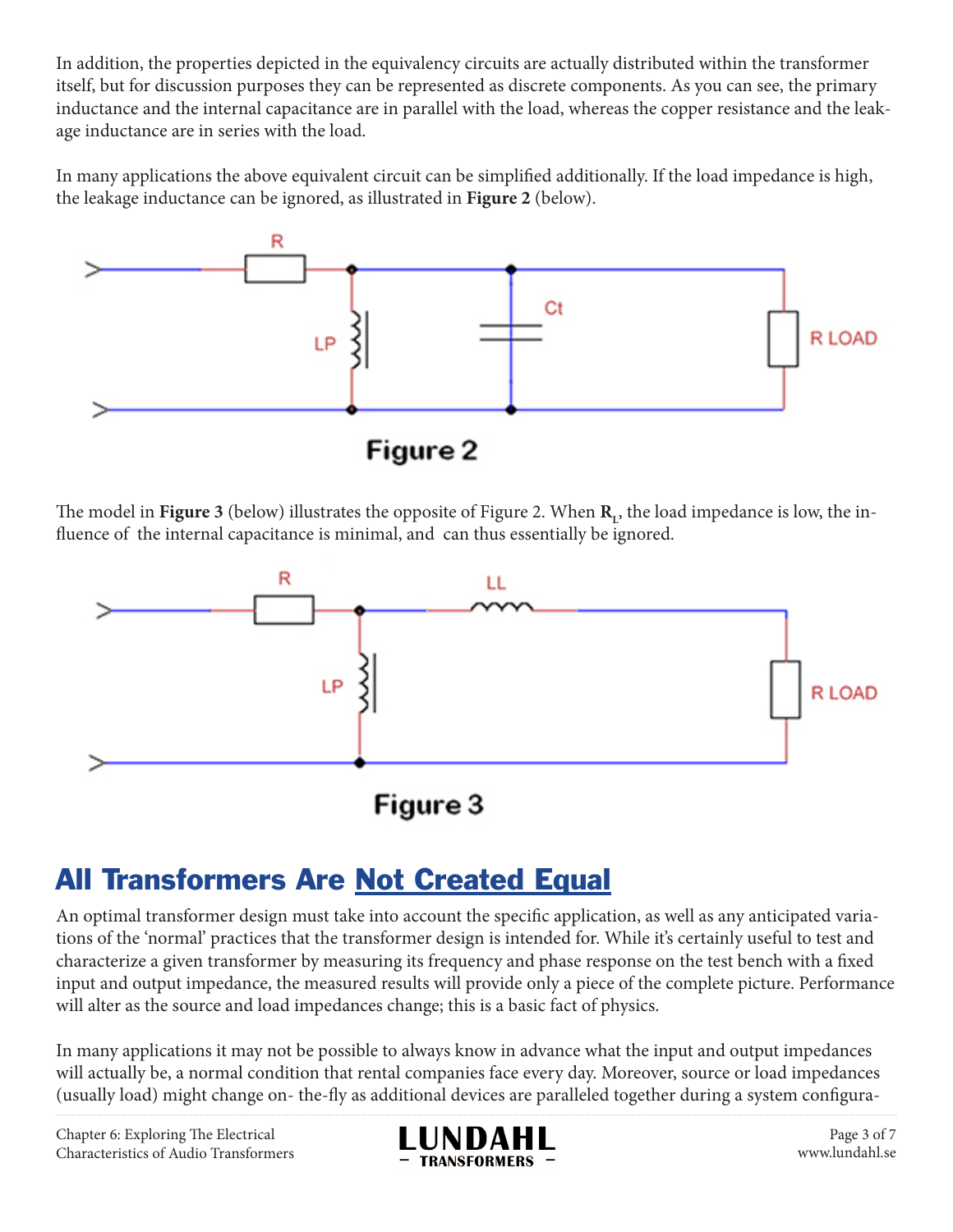tion change. Or, the source impedance alters because one output device is substituted for another.

In cases such as these, which are absolutely common in real-world practices, a given transformer's response, in respect to frequency, phase, signal handling capability and distortion, might be quite different than that of its published response curves. It is therefore prudent to choose transformers that will continue to behave linerially – even when source and load impedances alter – so that system changes can be accomodated without compromising audio quality.

#### Balancing Parameters

We've established that the impact of a transformer's leakage inductance and internal capacitance will vary in respect to source and load impedance. That now begs the question, "What can be done to minimize these effects?" To start with, a transformer's leakage inductance and capacitance are a function of the interleaving of the primary and secondary windings: more interleaving (usually referred to as "sectioning") results in less leakage inductance but more capacitance. Less sectioning, and the opposite occurs: more leakage inductance but less capacitance.

The short answer is that optimal performance ties directly to the design decisions that were made when the transformer was conceived, prototypes were built, and subsequent production units were manufactured. There is no magic bullet. Nonetheless, developing a superior transformer product is not a random event; it is the result of expertly balancing all electrical and mechanical parameters – which include frequency and phase response, bandwidth, signal handling, and distortion – to best meet the specific application that the design was intended for. Optimal transformer design, and superior quality manufacturing processes, are the result of many years of engineering development.

#### The Perfect Transformer

In an ideal situation you would want  $Lp$  (primary impedance) to be infinite and  $R$ ,  $L_{\rm L}$  and  $C_{\rm T}$  to be zero. If they were, you could ignore the influence of the transformer on your circuit design.

Of course this is not possible. Restrictions such as size and signal level capability – not to mention cost – must be factored into the design. Size is an important and often determining factor; a small transformer cannot handle high signal levels unless high copper resistance is accepted, whereas a large transformer with more iron cannot fit into many products, especially not small devices such as microphones or in-line XLR isolation "barrels."

Moreover, each of the properties discussed above are inextricably linked to one another. An alteration made to one property will change all the others, and normally in an unfavorable direction.

#### Design Variables

Copper wire resistance in the transformer's windings causes a signal drop because it is a resistance in series with the load. A way to reduce the copper resistance is to use fewer turns of wire. However, this will reduce the transformer's signal level capability while also reducing the primary inductance value.

If the primary inductance (impedance) is not high enough compared to the (transformed) impedance of the

Chapter 6: Exploring The Electrical Characteristics of Audio Transformers



Page 4 of 7 www.lundahl.se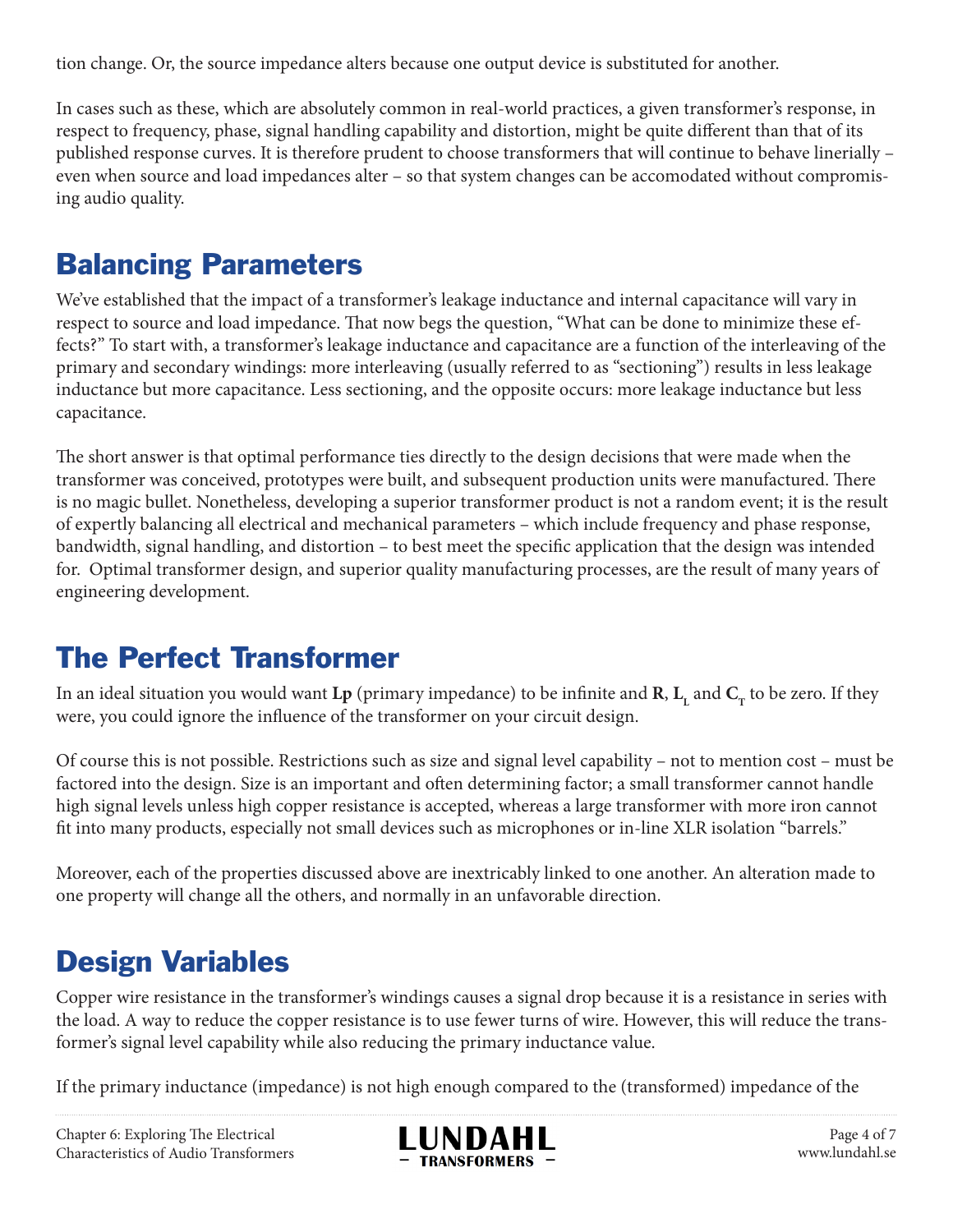load, there will be an LF roll-off. To increase the transformer inductance you can increase the number of turns of wire. But that will also increase the transformer's internal copper-wire resistance.

In high impedance applications (mostly input situations) the  $C_T$  must not be too large, as it is in parallel with the load and will cause an HF roll-off. Given a reduction in  $C<sub>r</sub>$  you can reduce the sectioning of the transformer. Sectioning is the extent to which the primary and secondary windings are interleaved, but if you reduce sectioning then  $\mathbf{L}_{\mathbf{L}}$ , the leakage inductance, will increase.

In low impedance applications (mostly outputs) the leakage inductance must be kept small because it's in series with the load and will cause an HF drop. You can increase the sectioning to reduce leakage inductance, but at the cost of increased  $C_T$ . This begins to look like an equation that is impossible to solve.

#### Making It Possible

When one carefully considers the interplay of tradeoffs that must be addressed in balancing one parameter against another, it becomes clear the task requires engineering knowledge coupled with years of skilled, empirical research experience. The decades of design and development work that have led to Lundahl's success are indeed the *foundation* of that success. There is no substitute for time spent, nor for the passion that has relentlessly driven the R&D efforts of the company.

When a customer explains their specific application and requirements, the task is to select a transformer type that balances each of the parameters for optimal performance. In some cases a stock model may be a perfect fit. For other applications the optimal solution may require a custom design of a completely new model. When all design parameters have been expertly balanced in relation to a specific application, it is normally possible to find a solution in which you can almost ignore the transformer properties throughout the audio frequency spectrum, and even throughout an *extension* of the spectrum.

However, finding the best transformer for your particular application, when constraints such as size, shape, budget, etc., are present – and they always are – is extremely difficult to accomplish without an engineering partner that possesses the depth of understanding of how to balance achievable performance against "wish lists," ultimately achieving the desired end-result.

#### Windings Are Everything

As noted in previous chapters, the nature of any transformer's windings are critical to its performance capability. Sloppy windings equal inferior performance. It's simple magnetics.

Let's briefly recap Lundahl's winding technique. Unlike most – in fact nearly all transformer manufacturers around the world – Lundahl use a technique called stick winding. Other manufacturers use round bobbins that are wound on readily available machinery. Lundahl does not. Instead, the company winds copper wire around "sticks" that range in size from very small (for micro- A Lundahl winding machine performing stick winding.





Page 5 of 7 www.lundahl.se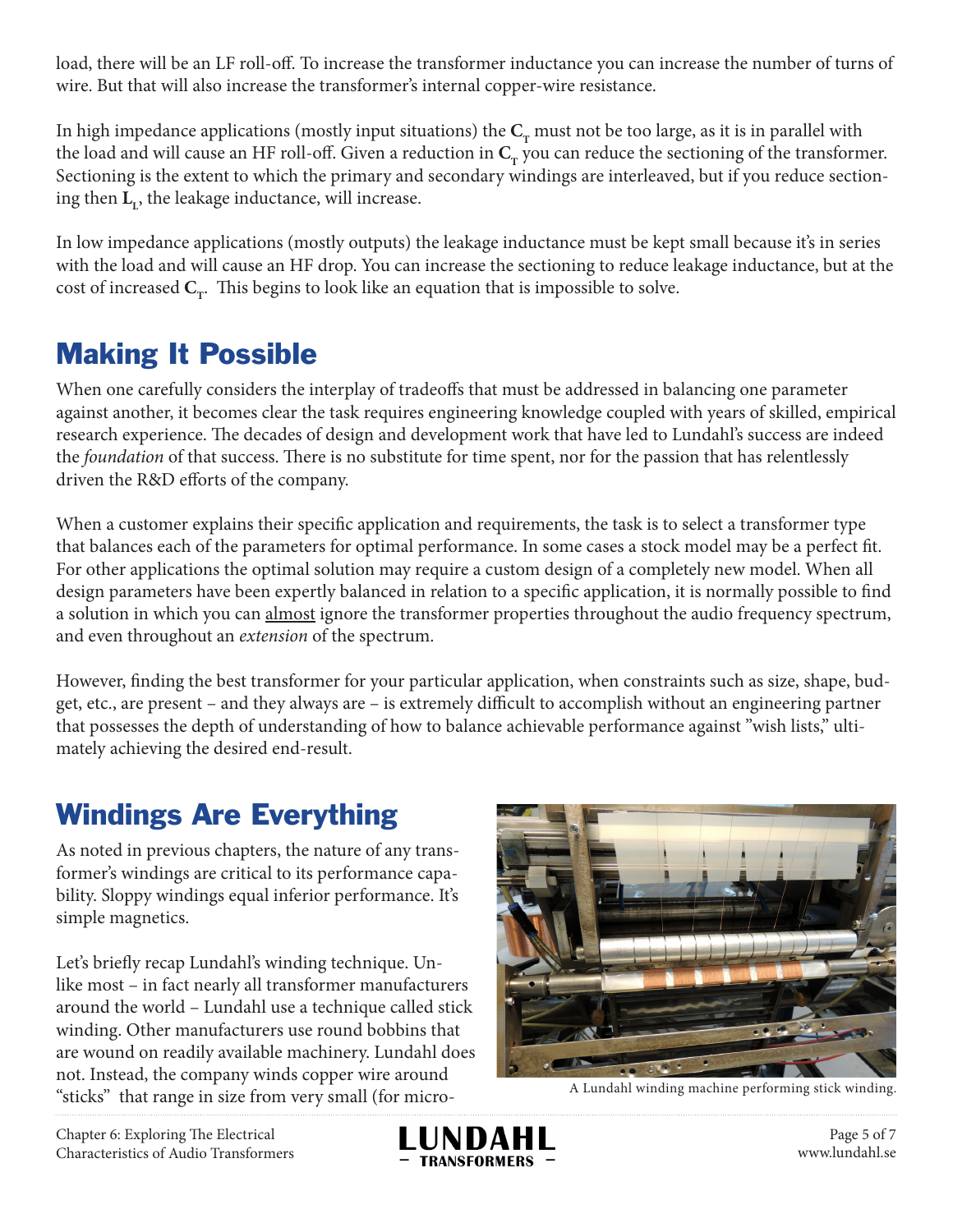phones) to about the size of a pack of gum (and larger) for applications that have less limited size restrictions.

**NOTE: All other factors being equal, larger transformers can handle higher signal levels than smaller ones before core saturation occurs. This is due to the greater content of metal in the transformer's core. Saturation results in an immediate rise in distortion and should always be avoided.**

One of the many advantages of Lundahl's stick winding technique is that it yields a smaller size for a given performance specification, along with an OEM-friendly form-factor. Form factor is very important in confined spaces. Obviously, most microphones do not have room for large transformers. Other applications are spacesensitive as well. These include direct boxes, 500 Series modules, outboard preamplifiers and limiters (especially tube-based), and in-line isolators. Lundahl manufactures an XLR-XLR isolation transformer in a "barrel" package (pictured below) that accepts full line level signals, exhibits excellent specs, posesses superb sound quality, and is no larger than a typical XLR-XLR ground lift or phase-reverser.



## Long Lines

There is no disadvantage to stick winding other than that Lundahl has had to design and build all of its own manufacturing machinery, control electronics, and machine-control software. But ultimately that works out to be an *advantage*, as the company is able to control the entire process from raw materials to finished goods. And with control comes a level of quality and uniformity that's integrated into Lundahl's core philosophy of achieving maximally obtainable sonic transparency.

Many subtleties are present in manufacturing transformers and each plays an important role in how the end product will perform. Not the least is maintaining uniformity in the windings. Lundahl manufacturers its own winding machines in order to optimally control winding tolerances, wire tension, winding speed, and other critical parameters. Below are some examples of how precision transformers can solve various common problems.

Large systems often require very long lines to interconnect one branch of the system to another. Permanent installations in sports venues, large festivals, temporary events with broadcast and recording trucks positioned in the parking lot, and numerous other applications, all require very long audio lines. When driving long lines it's important that  $\textbf{L}_{\text{L}}$ , the leakage inductance, is kept low. Otherwise a resonance between the cable capacitance and the transformer leakage inductance may occur. This problem is commonly solved with bifilar wound output transformers, but can also be solved with highly sectioned output transformers, which will provide uncompromised electrical insulation and superior common mode rejection compared to the bifilar technique.



Page 6 of 7 www.lundahl.se